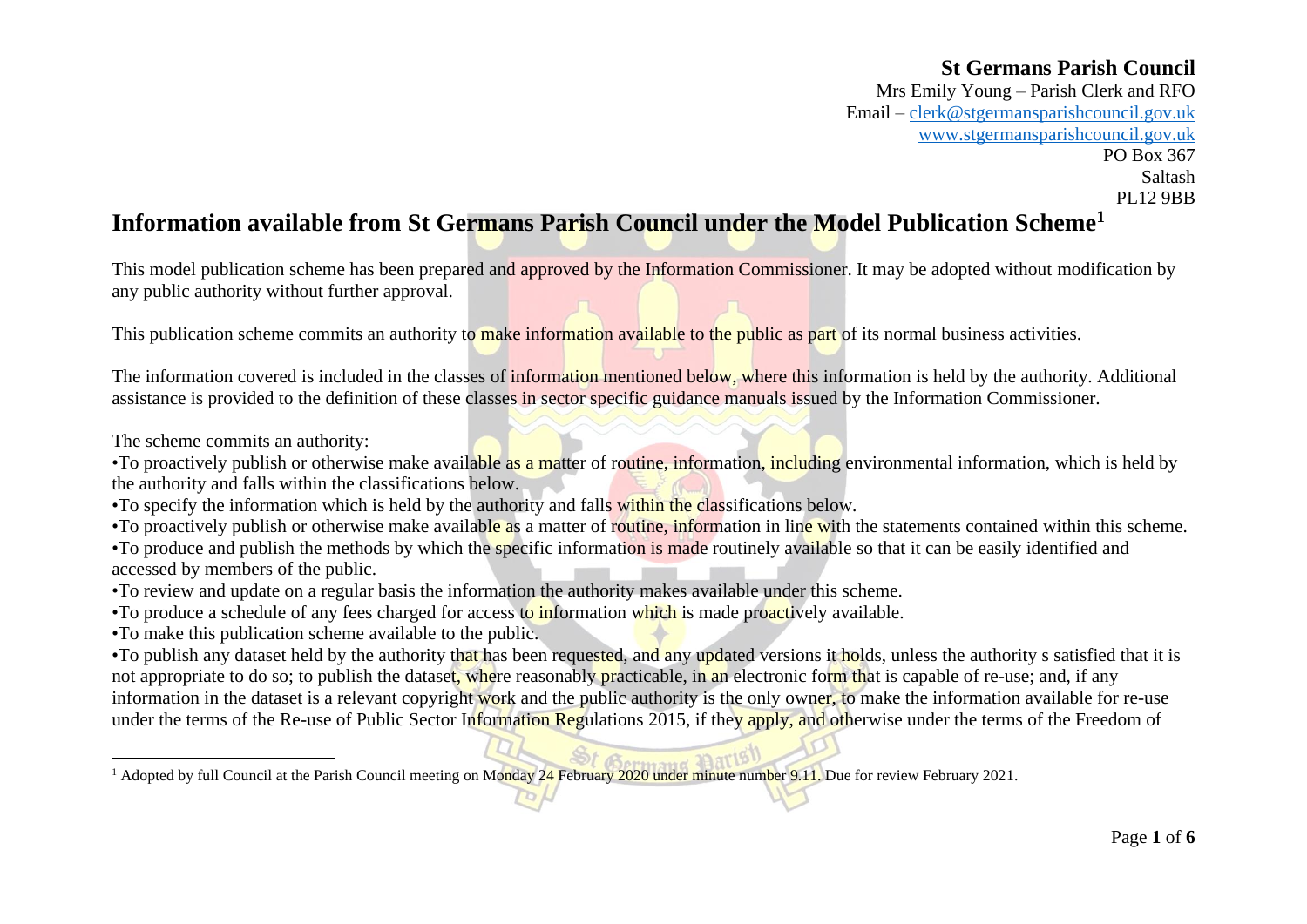Mrs Emily Young – Parish Clerk and RFO Email – [clerk@stgermansparishcouncil.gov.uk](mailto:clerk@stgermansparishcouncil.gov.uk) [www.stgermansparishcouncil.gov.uk](http://www.stgermansparishcouncil.gov.uk/) PO Box 367 Saltash PL12 9BB

Information Act section 19. The term 'dataset' is defined in section 11(5) of the Freedom of Information Act. The term 'relevant copyright work' is defined in section 19(8) of that Act.

| <b>Information to be published</b>                  | How the information can be obtained                             |
|-----------------------------------------------------|-----------------------------------------------------------------|
| Organisation information                            | St Germans Parish Council - Local Authority                     |
| Council structure                                   | This information is available from the Parish Council office or |
|                                                     | the Parish Council website                                      |
| Location of Parish Council office and accessibility | PO Box 367                                                      |
| details                                             | Saltash                                                         |
|                                                     | <b>PL12 9BB</b>                                                 |
|                                                     | www.stgermansparishcouncil.gov.uk                               |
|                                                     | Pre-arranged appointments only.                                 |
|                                                     | This information is on all correspondence and the Parish        |
|                                                     | Council website.                                                |
| Staffing structure                                  | 1 employee (the Clerk) and up to 11 Ward Councillors            |
|                                                     | (volunteers)                                                    |
| Contact details of the Clerk                        | Tel. 07845130596                                                |
|                                                     | Clerk@stgermansparishcouncil.gov.uk                             |
|                                                     | This information is on all correspondence and the Parish        |
|                                                     | Council website.                                                |
| Councillor profiles                                 | This information is available on the Parish Council website.    |
| What we spend and how we spend it                   |                                                                 |
| Annual return form and report by auditor            | This information is available from the Parish Council Office or |
|                                                     | the Parish Council website                                      |
| Budget including precept                            | This information is available from the Parish Council Office    |
| Expenditure over £500                               | This information is available from the Parish Council Office or |
|                                                     |                                                                 |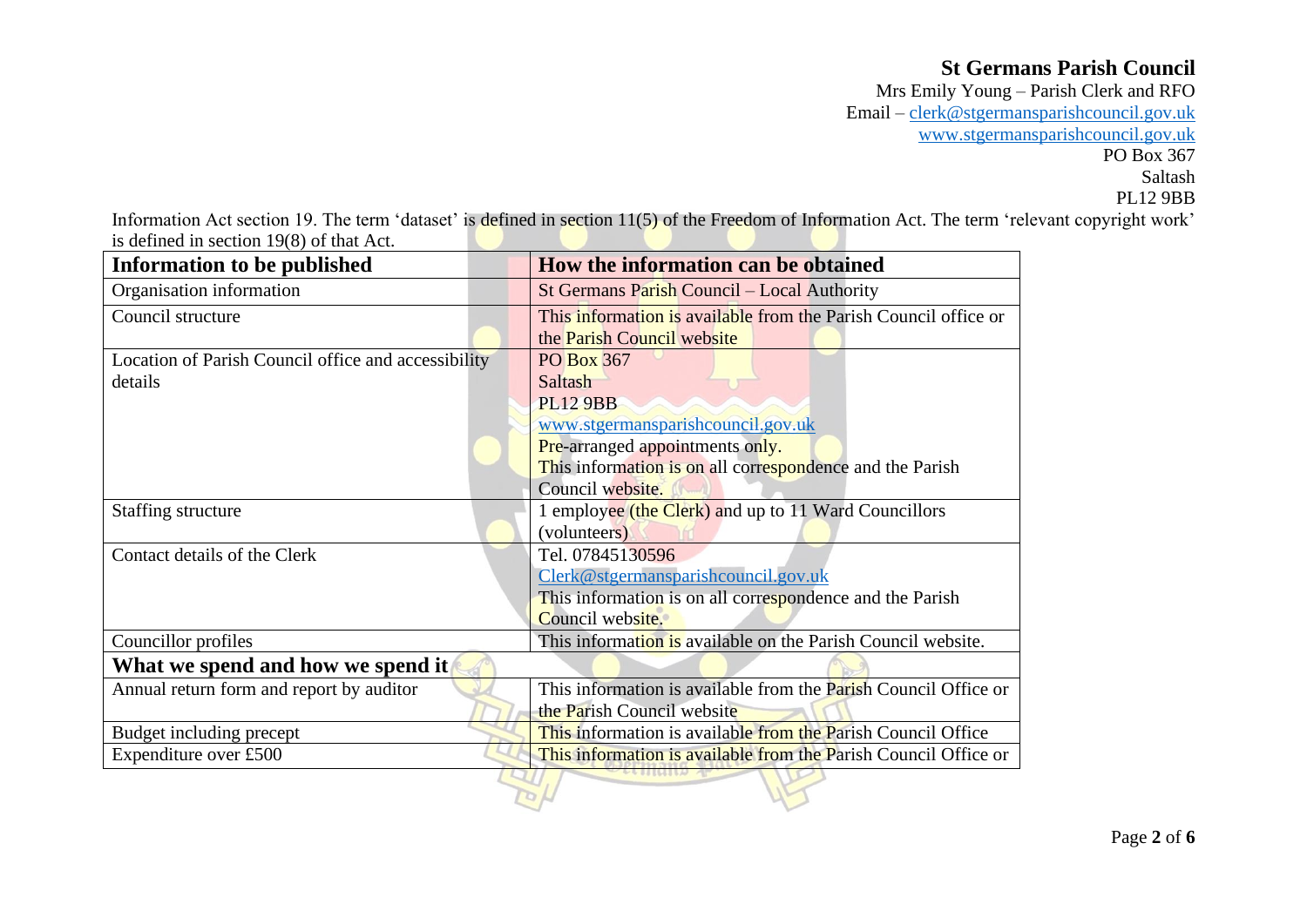Mrs Emily Young – Parish Clerk and RFO Email – [clerk@stgermansparishcouncil.gov.uk](mailto:clerk@stgermansparishcouncil.gov.uk) [www.stgermansparishcouncil.gov.uk](http://www.stgermansparishcouncil.gov.uk/) PO Box 367 Saltash PL12 9BB

| This information is available from the Parish Council Office or<br><b>Financial Standing Orders and Regulations</b><br>the Parish Council website<br>This information is available from the Parish Council Office or<br>Grants given and received<br>the Parish Council website<br>This information is available from the Parish Council Office<br>List of current contracts awarded and value of contract<br>This information is available from the Parish Council Office<br>Members' allowances and expenses<br>What our priorities are and how we are doing<br>Parish Plan<br>We do not have one.<br>This information is available from the Parish Council Office or<br>Chairman's Annual Report to Parish Meeting<br>the Parish Council website<br><b>How we make decisions</b><br>This document is available from the Parish Council Office or<br>Timetable of meetings<br>the Parish Council website<br>This document is available from the Parish Council Office or<br>Agendas of meetings<br>the Parish Council website and posted on the noticeboards.<br>This document is available from the Parish Council Office or<br>Minutes of meetings<br>the Parish Council website and posted on the noticeboards.<br>Reports presented to council meetings<br>This document is available from the Parish Council Office<br>This document is available from the Parish Council Office<br>Responses to consultation papers<br>Responses to planning applications<br>This document is available from the Parish Council Office, the<br>Parish Council website, Cornwall Council website and posted<br>on the noticeboards.<br>Our policies and procedures |  | the Parish Council website |  |
|-----------------------------------------------------------------------------------------------------------------------------------------------------------------------------------------------------------------------------------------------------------------------------------------------------------------------------------------------------------------------------------------------------------------------------------------------------------------------------------------------------------------------------------------------------------------------------------------------------------------------------------------------------------------------------------------------------------------------------------------------------------------------------------------------------------------------------------------------------------------------------------------------------------------------------------------------------------------------------------------------------------------------------------------------------------------------------------------------------------------------------------------------------------------------------------------------------------------------------------------------------------------------------------------------------------------------------------------------------------------------------------------------------------------------------------------------------------------------------------------------------------------------------------------------------------------------------------------------------------------------------------------------------------|--|----------------------------|--|
|                                                                                                                                                                                                                                                                                                                                                                                                                                                                                                                                                                                                                                                                                                                                                                                                                                                                                                                                                                                                                                                                                                                                                                                                                                                                                                                                                                                                                                                                                                                                                                                                                                                           |  |                            |  |
|                                                                                                                                                                                                                                                                                                                                                                                                                                                                                                                                                                                                                                                                                                                                                                                                                                                                                                                                                                                                                                                                                                                                                                                                                                                                                                                                                                                                                                                                                                                                                                                                                                                           |  |                            |  |
|                                                                                                                                                                                                                                                                                                                                                                                                                                                                                                                                                                                                                                                                                                                                                                                                                                                                                                                                                                                                                                                                                                                                                                                                                                                                                                                                                                                                                                                                                                                                                                                                                                                           |  |                            |  |
|                                                                                                                                                                                                                                                                                                                                                                                                                                                                                                                                                                                                                                                                                                                                                                                                                                                                                                                                                                                                                                                                                                                                                                                                                                                                                                                                                                                                                                                                                                                                                                                                                                                           |  |                            |  |
|                                                                                                                                                                                                                                                                                                                                                                                                                                                                                                                                                                                                                                                                                                                                                                                                                                                                                                                                                                                                                                                                                                                                                                                                                                                                                                                                                                                                                                                                                                                                                                                                                                                           |  |                            |  |
|                                                                                                                                                                                                                                                                                                                                                                                                                                                                                                                                                                                                                                                                                                                                                                                                                                                                                                                                                                                                                                                                                                                                                                                                                                                                                                                                                                                                                                                                                                                                                                                                                                                           |  |                            |  |
|                                                                                                                                                                                                                                                                                                                                                                                                                                                                                                                                                                                                                                                                                                                                                                                                                                                                                                                                                                                                                                                                                                                                                                                                                                                                                                                                                                                                                                                                                                                                                                                                                                                           |  |                            |  |
|                                                                                                                                                                                                                                                                                                                                                                                                                                                                                                                                                                                                                                                                                                                                                                                                                                                                                                                                                                                                                                                                                                                                                                                                                                                                                                                                                                                                                                                                                                                                                                                                                                                           |  |                            |  |
|                                                                                                                                                                                                                                                                                                                                                                                                                                                                                                                                                                                                                                                                                                                                                                                                                                                                                                                                                                                                                                                                                                                                                                                                                                                                                                                                                                                                                                                                                                                                                                                                                                                           |  |                            |  |
|                                                                                                                                                                                                                                                                                                                                                                                                                                                                                                                                                                                                                                                                                                                                                                                                                                                                                                                                                                                                                                                                                                                                                                                                                                                                                                                                                                                                                                                                                                                                                                                                                                                           |  |                            |  |
|                                                                                                                                                                                                                                                                                                                                                                                                                                                                                                                                                                                                                                                                                                                                                                                                                                                                                                                                                                                                                                                                                                                                                                                                                                                                                                                                                                                                                                                                                                                                                                                                                                                           |  |                            |  |
|                                                                                                                                                                                                                                                                                                                                                                                                                                                                                                                                                                                                                                                                                                                                                                                                                                                                                                                                                                                                                                                                                                                                                                                                                                                                                                                                                                                                                                                                                                                                                                                                                                                           |  |                            |  |
|                                                                                                                                                                                                                                                                                                                                                                                                                                                                                                                                                                                                                                                                                                                                                                                                                                                                                                                                                                                                                                                                                                                                                                                                                                                                                                                                                                                                                                                                                                                                                                                                                                                           |  |                            |  |
|                                                                                                                                                                                                                                                                                                                                                                                                                                                                                                                                                                                                                                                                                                                                                                                                                                                                                                                                                                                                                                                                                                                                                                                                                                                                                                                                                                                                                                                                                                                                                                                                                                                           |  |                            |  |
|                                                                                                                                                                                                                                                                                                                                                                                                                                                                                                                                                                                                                                                                                                                                                                                                                                                                                                                                                                                                                                                                                                                                                                                                                                                                                                                                                                                                                                                                                                                                                                                                                                                           |  |                            |  |
|                                                                                                                                                                                                                                                                                                                                                                                                                                                                                                                                                                                                                                                                                                                                                                                                                                                                                                                                                                                                                                                                                                                                                                                                                                                                                                                                                                                                                                                                                                                                                                                                                                                           |  |                            |  |
|                                                                                                                                                                                                                                                                                                                                                                                                                                                                                                                                                                                                                                                                                                                                                                                                                                                                                                                                                                                                                                                                                                                                                                                                                                                                                                                                                                                                                                                                                                                                                                                                                                                           |  |                            |  |
|                                                                                                                                                                                                                                                                                                                                                                                                                                                                                                                                                                                                                                                                                                                                                                                                                                                                                                                                                                                                                                                                                                                                                                                                                                                                                                                                                                                                                                                                                                                                                                                                                                                           |  |                            |  |
|                                                                                                                                                                                                                                                                                                                                                                                                                                                                                                                                                                                                                                                                                                                                                                                                                                                                                                                                                                                                                                                                                                                                                                                                                                                                                                                                                                                                                                                                                                                                                                                                                                                           |  |                            |  |
|                                                                                                                                                                                                                                                                                                                                                                                                                                                                                                                                                                                                                                                                                                                                                                                                                                                                                                                                                                                                                                                                                                                                                                                                                                                                                                                                                                                                                                                                                                                                                                                                                                                           |  |                            |  |
|                                                                                                                                                                                                                                                                                                                                                                                                                                                                                                                                                                                                                                                                                                                                                                                                                                                                                                                                                                                                                                                                                                                                                                                                                                                                                                                                                                                                                                                                                                                                                                                                                                                           |  |                            |  |
|                                                                                                                                                                                                                                                                                                                                                                                                                                                                                                                                                                                                                                                                                                                                                                                                                                                                                                                                                                                                                                                                                                                                                                                                                                                                                                                                                                                                                                                                                                                                                                                                                                                           |  |                            |  |
|                                                                                                                                                                                                                                                                                                                                                                                                                                                                                                                                                                                                                                                                                                                                                                                                                                                                                                                                                                                                                                                                                                                                                                                                                                                                                                                                                                                                                                                                                                                                                                                                                                                           |  |                            |  |
|                                                                                                                                                                                                                                                                                                                                                                                                                                                                                                                                                                                                                                                                                                                                                                                                                                                                                                                                                                                                                                                                                                                                                                                                                                                                                                                                                                                                                                                                                                                                                                                                                                                           |  |                            |  |
|                                                                                                                                                                                                                                                                                                                                                                                                                                                                                                                                                                                                                                                                                                                                                                                                                                                                                                                                                                                                                                                                                                                                                                                                                                                                                                                                                                                                                                                                                                                                                                                                                                                           |  |                            |  |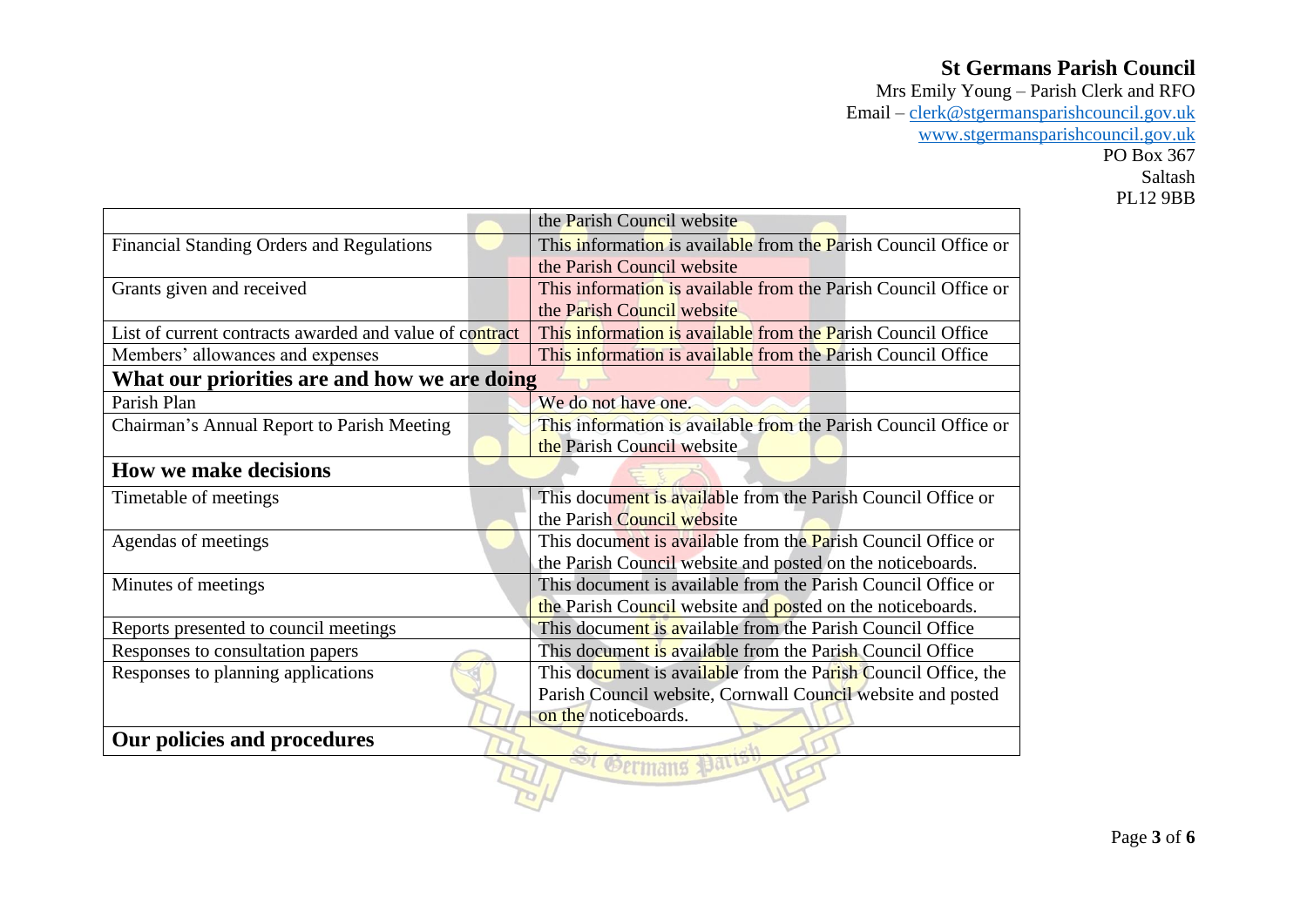Mrs Emily Young – Parish Clerk and RFO Email – [clerk@stgermansparishcouncil.gov.uk](mailto:clerk@stgermansparishcouncil.gov.uk) [www.stgermansparishcouncil.gov.uk](http://www.stgermansparishcouncil.gov.uk/) PO Box 367 Saltash PL12 9BB

|                                                                               | These documents are available from the Parish Council Office                                                                                  |
|-------------------------------------------------------------------------------|-----------------------------------------------------------------------------------------------------------------------------------------------|
| Policies and procedures for the conduct of council                            |                                                                                                                                               |
| business                                                                      | or the Parish Council website                                                                                                                 |
| Policies and procedures for the provision of services                         | This document is available from the Parish Council Office                                                                                     |
| and about the employment of staff                                             |                                                                                                                                               |
| Policies and procedures concerning data protection                            | These documents are available from the Parish Council Office                                                                                  |
|                                                                               | or the Parish Council website                                                                                                                 |
| Policies and procedures for the publication of                                | These documents are available from the Parish Council Office                                                                                  |
| information                                                                   | or the Parish Council website                                                                                                                 |
| <b>Lists and Registers</b>                                                    |                                                                                                                                               |
| (Any information we are currently legally required to hold in                 |                                                                                                                                               |
| publicly available registers)                                                 |                                                                                                                                               |
| Register of members' interests                                                | This information is available from the Parish Council Office or                                                                               |
|                                                                               | the Parish Council and Cornwall Council websites.                                                                                             |
| Register of gifts and hospitality                                             | This information is available from the Parish Council Office                                                                                  |
| Asset register                                                                | This information is available from the Parish Council Office                                                                                  |
| The services we offer                                                         |                                                                                                                                               |
|                                                                               | (Information about the services we offer, including leaflets, guidance and newsletters produced for the public and businesses. Details of the |
| services for which we are entitled to recover a fee together with those fees) |                                                                                                                                               |
|                                                                               |                                                                                                                                               |
| Burial grounds and closed churchyards                                         | This information is available from the Parish Council Office or                                                                               |
|                                                                               | the Parish Council website                                                                                                                    |
| Parks, playing fields and recreational facilities                             | This information is available from the Parish Council Office                                                                                  |
| Seating, litter bins, clocks, memorials and lighting                          | This information is available from the <b>Parish Council Office</b>                                                                           |
| <b>Bus shelters</b>                                                           | This information is available from the Parish Council Office                                                                                  |
| Agency agreements                                                             | This information is available from the Parish Council Office                                                                                  |
| A summary of services for which the council is                                | This information is available from the Parish Council Office                                                                                  |
|                                                                               |                                                                                                                                               |
|                                                                               |                                                                                                                                               |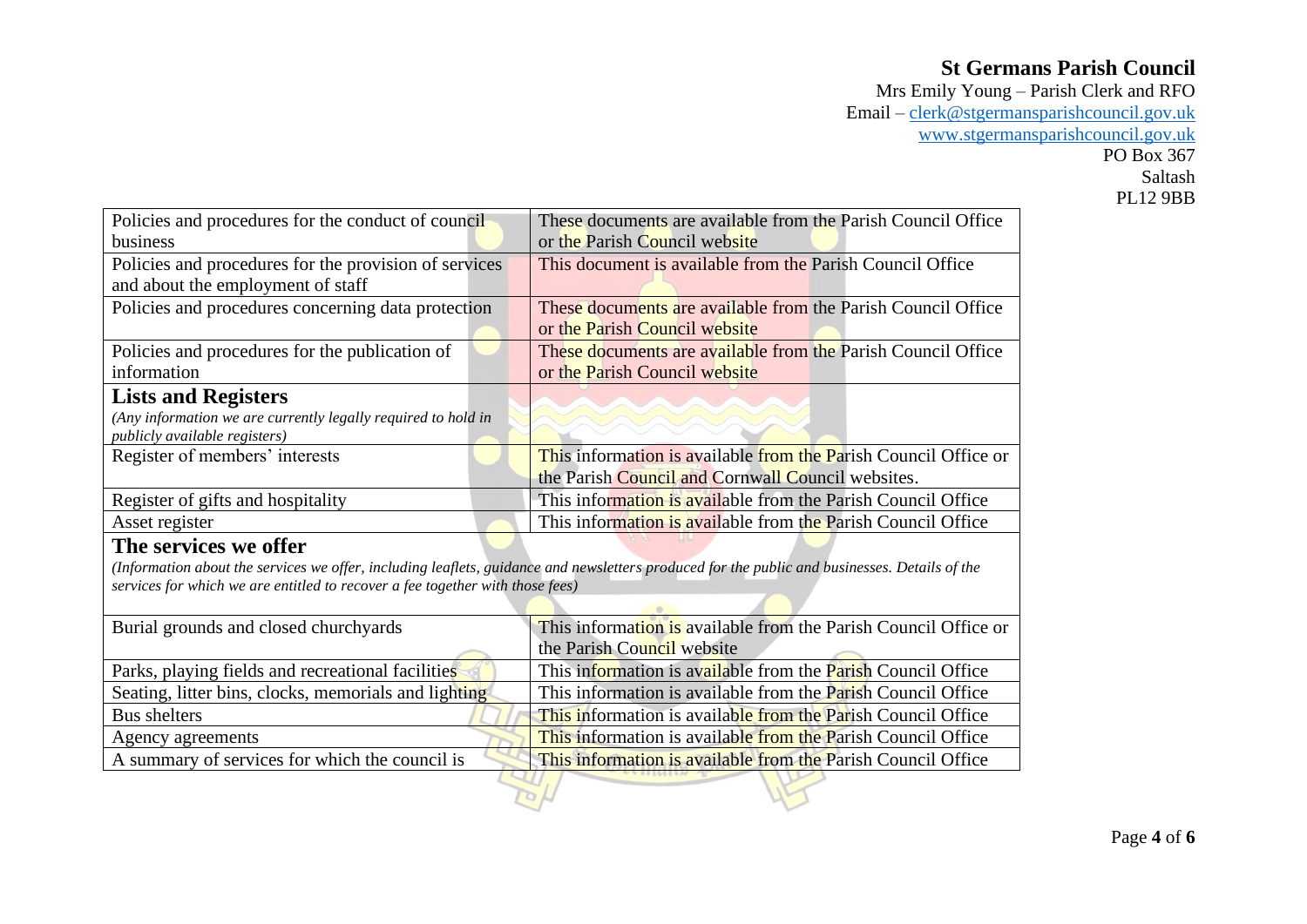Mrs Emily Young – Parish Clerk and RFO Email – [clerk@stgermansparishcouncil.gov.uk](mailto:clerk@stgermansparishcouncil.gov.uk) [www.stgermansparishcouncil.gov.uk](http://www.stgermansparishcouncil.gov.uk/) PO Box 367 Saltash PL12 9BB

| entitled to recover a fee, together with those fees                                                                    |
|------------------------------------------------------------------------------------------------------------------------|
|                                                                                                                        |
| <b>Additional Information</b>                                                                                          |
| Requests for information other than the broad classes of information which will routinely be made available to the     |
| public as detailed above, should be addressed to:                                                                      |
| <b>St Germans Parish Council</b>                                                                                       |
| PO Box 367                                                                                                             |
| Saltash PL12 9BB                                                                                                       |
| Tel. 07845130596<br>Email. Clerk@stgermansparishcouncil.gov.uk                                                         |
| <b>Schedule of charges</b>                                                                                             |
| Most of the information may be downloaded free of charge from the Parish Council's website:                            |
| www.stgermansparishcouncil.gov.uk                                                                                      |
|                                                                                                                        |
| Other information may be viewed by prior arrangement with the Clerk.                                                   |
|                                                                                                                        |
| One copy of any document which is not available for download from the website, will be supplied free of charge (plus   |
| postage) to any resident of St Germans Parish.                                                                         |
|                                                                                                                        |
| For multiple copies, and/or for documents which are requested to be posted, the charge will be the copying cost at 5p  |
| per single sheet (black and white) or 35p per single sheet (colour) and the cost of Royal Mail second class postage.   |
| In accordance with the Model Publication Scheme provided by the Information Commissioner's Office, the Parish          |
| Council reserves the right to make a charge for the disbursement of officer time (administration –currently charges at |
| £20 per hour), photocopying and postage of complex and archived material.                                              |
| Refusing a request for information                                                                                     |
| Below is a statement from the Information Commissioners Office (ICO) which explain when the Parish Council may         |
|                                                                                                                        |
|                                                                                                                        |